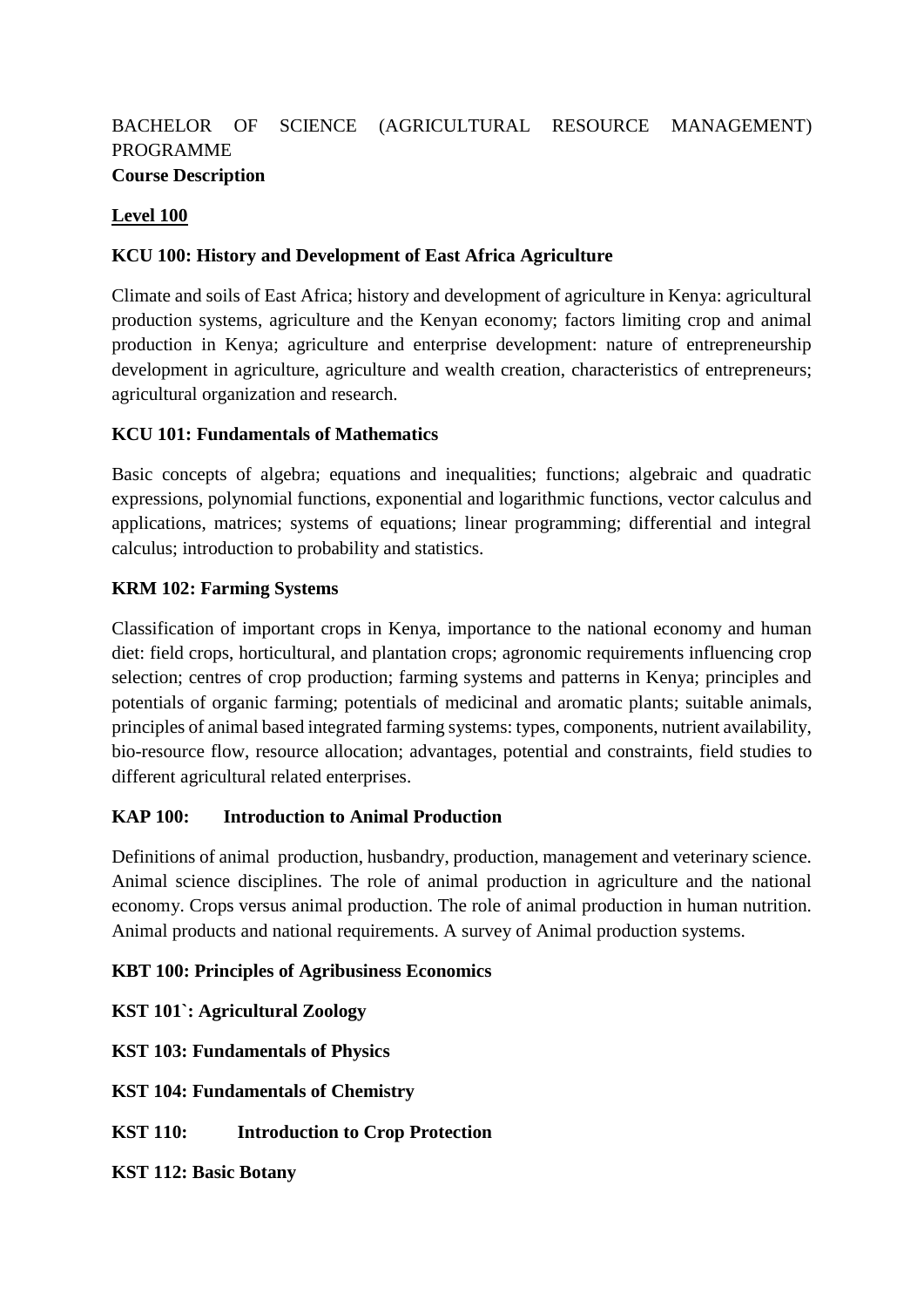### **UCU 100: Communication Skills**

## **UCU 101: Development Studies**

## **UCU 103: Critical and Creative Thinking**

## **Level 200**

## **KCU 200: Statistics for Agriculture**

Concept of variability, basic principles of sampling, parameters and estimates, measures of centre and dispersion, frequency distributions; types of variables: discrete and continuous; concepts of probability: probability distributions and probability density functions; normal distributions: *t* and *F* distributions; concept of hypothesis testing: testing means, Z-test, and ttest, testing homogeneity of variance *F*- test, types of errors and power of the test; studying linear relationships: simple linear regression and correlation

## **KCU 201: Principles of Crop Production**

Economic importance of crops in Kenya; Agro-climatic zones in Kenya; impact of climate on crop production in tropics, crop environment and effects on yields, crop propagation methods, crop husbandry, land preparation, tillage; intercropping, multi cropping, effects on yield, crop rotation vs soil productivity, plantation cropping; dry-land crop production; importance of crop calendar; fertilization and fertilizer use by crops; crop-water relations; weeds and their control, crop protection, crop storage; field crops - annual and perennial, their production in Kenya; Agribusiness and value chain addition.

# **KCU 202: Principles of Soil Science**

Introduction to soil science, soil forming factors and processes; soil components; minerals and organic matter; forms of soil aggregate; peds and pores; chemical reactions on the soil colloidal surfaces; soil aeration; drying and wetting of soil; soil physical properties; water holding capacity, bulk density electrical conductivity and texture; soil chemical properties: pH, cation exchange capacity; bases and soil oxides; plant nutrients; soil organisms.

### **KRM 201: Agricultural Machinery**

Land suitability for agriculture; types of land development and preparations, timing of cultivation, seedbed establishment; seeding, planting, weeding. farm operations and performance; machinery and farm tools; land survey and design of foundations; suitable farm structures for different types of uses, engineering drawings and farm structures, tillage and soil consistency, overview of machines and mechanized systems for agricultural production (field trip).

### **KRM 203: Principles of Animal Production**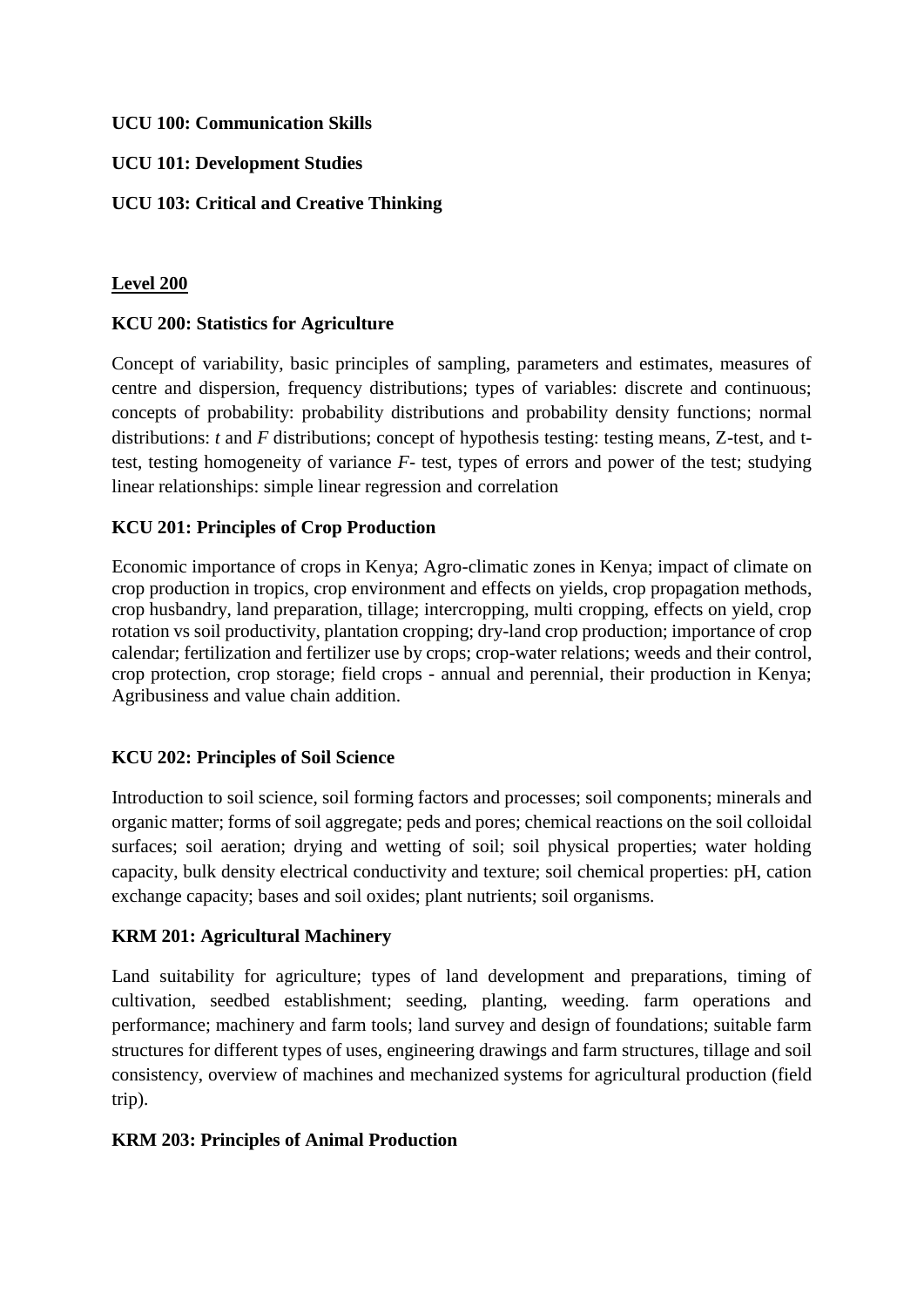Present status, existing potentials and constraints in major agro-ecological regions of Kenya for production and management of livestock, poultry and fish; classification of farm animals, characteristics of different breeds; environmental effects on farm animal production and reproduction; planning and establishing an animal enterprise; farm survey.

# **KRM 204: Principles of Animal Breeding**

Concepts and principles; theory of quantitative traits; genetic parameters; prediction of breeding values; selection: genetic response, estimation of genetic change, multiple traits selection, marker assisted selection, construction of selection indices; mating systems: inbreeding, cross breeding; application of breeding methods to improve traits of economic importance; national and international breeding programmes, computation of predicted difference of breeding values; advances and application of biotechnology; policy, legal and institutional framework in animal breeding practice.

# **KRM 205: Aquatic Resources Management**

Definitions and classifications of fish; aquatic ecology, aquatic resources in E. Africa; aquatic resource conservation and management; principles of aquaculture; fisheries legislation; economics of various fish populations, water quality parameters; impact of human use of aquatic resources, water pollution, effects of deforestation, irrigation, reclamation, canalization, damming, effects of agriculture, tourism, management options to relate the impact, fishing gear and crafts; aquaculture based farming systems.

# **KAP 204: Animal Nutrition and Feeds**

Definitions; classification of feeds; digestion, absorption, utilization, assimilation, requirement and functions of nutrients; deficiencies and toxicities; unidentified growth factors; feed additives; protein and energy evaluation for livestock and poultry; present status of feed industry, feed resources, feed formulation and mixing, feeding standards, composition of formulate feeds.

# **KBT 203: Agricultural Production Economics**

**KBT 208: Farm Management** 

**SBC 120: Introduction to Genetics**

**SMB 303: Agricultural Microbiology** 

**ASC 205: Rural Sociology** 

# **LEVEL 300**

# **KCU 300: Field Attachment (1 unit)**

(*This unit is taken after a student has successfully completed at least 39 units*)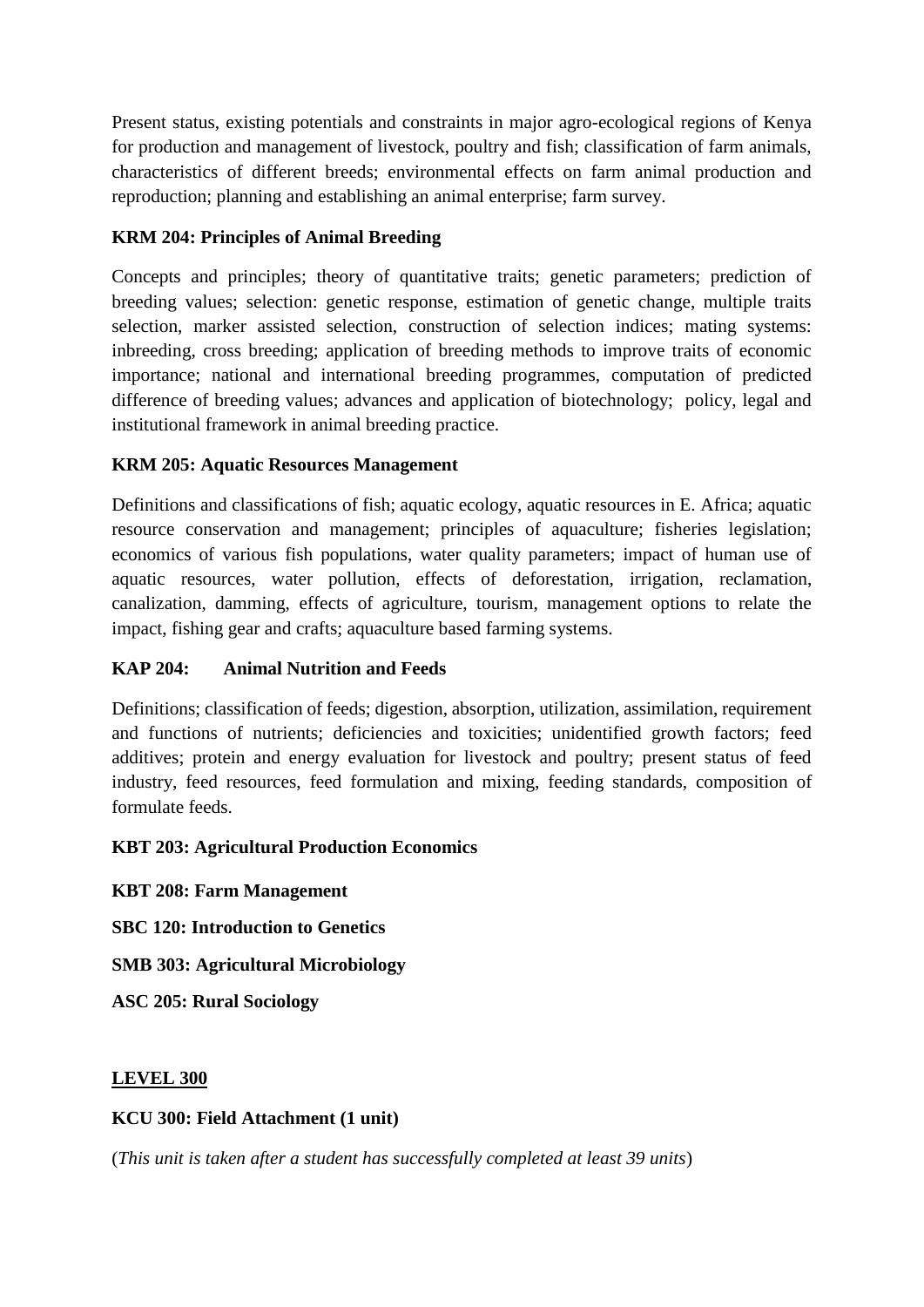The purpose of the field attachment is to expose students to actual issues and problems related to agricultural resources management. Students will learn to utilize skills and techniques necessary to understand and solve agricultural resources management problems. The practicum will normally last for duration of three months and be supervised **THREE** times. The practicum will be graded according the University system.

## **KRM 300: Soil Fertility and Plant Nutrition**

Definition of soil fertility; essential plant nutrients and their availability in soil; essential elements and their influence on plant growth; non-essential elements and elements toxic to plant, nutrient uptake by plant; physiological functions of essential elements in plants, their deficiency symptoms and toxicity; soil organic matter and importance of humus in soil, microbiological transformation in the soil and nutrients cycling. Methods of manure and inorganic fertilizers application and their fate in soil, crop response and fertilizer use recommendations.

## **KRM 301: Ruminant Animal Production**

Routine management practices and tools used; types of housing; management of cattle and camels: herd composition, new born calf, weaning, calf management, heifer management and breeding, pregnant and lactating cow management, clean milk production and milking, stud bull management, semen collection, artificial insemination, draught animal management; goat and sheep management: herd management; techniques used in determining age, body weight, body condition, production and reproduction performance of farm animals; farm records and planning.

### **KRM 303: Field Crops Production**

Historical background of field crops; world production and distribution; economic importance of field crop; genetic improvement; variety, types production systems, agronomy and protection; harvesting and processing; cereals; maize, wheat, barley, oats, sorghum and millet; legumes; field beans, pigeon pea, chickpea and cowpeas; oil crops; coconuts, ground nuts, sunflower; fibre crops; cotton; beverage crop; coffee, tea; sugarcane; root and tubers and narcotics.

### **KRM 306: Principles of Forage Production and Conservation**

Common grasses and legumes used as animal feed: agronomic description, establishment and management; Factors affecting quantity and quality; role of legumes in pasture production; defoliation and grazing management; Principles and techniques of forage conservation; estimation of yield and quality of forage.

### **KRM 307: Non-Ruminant Animal Production**

Management of functional groups of poultry: parent stock, incubation, brooder stock, growers, layers and broilers; egg quality determination; incubator and brooder management;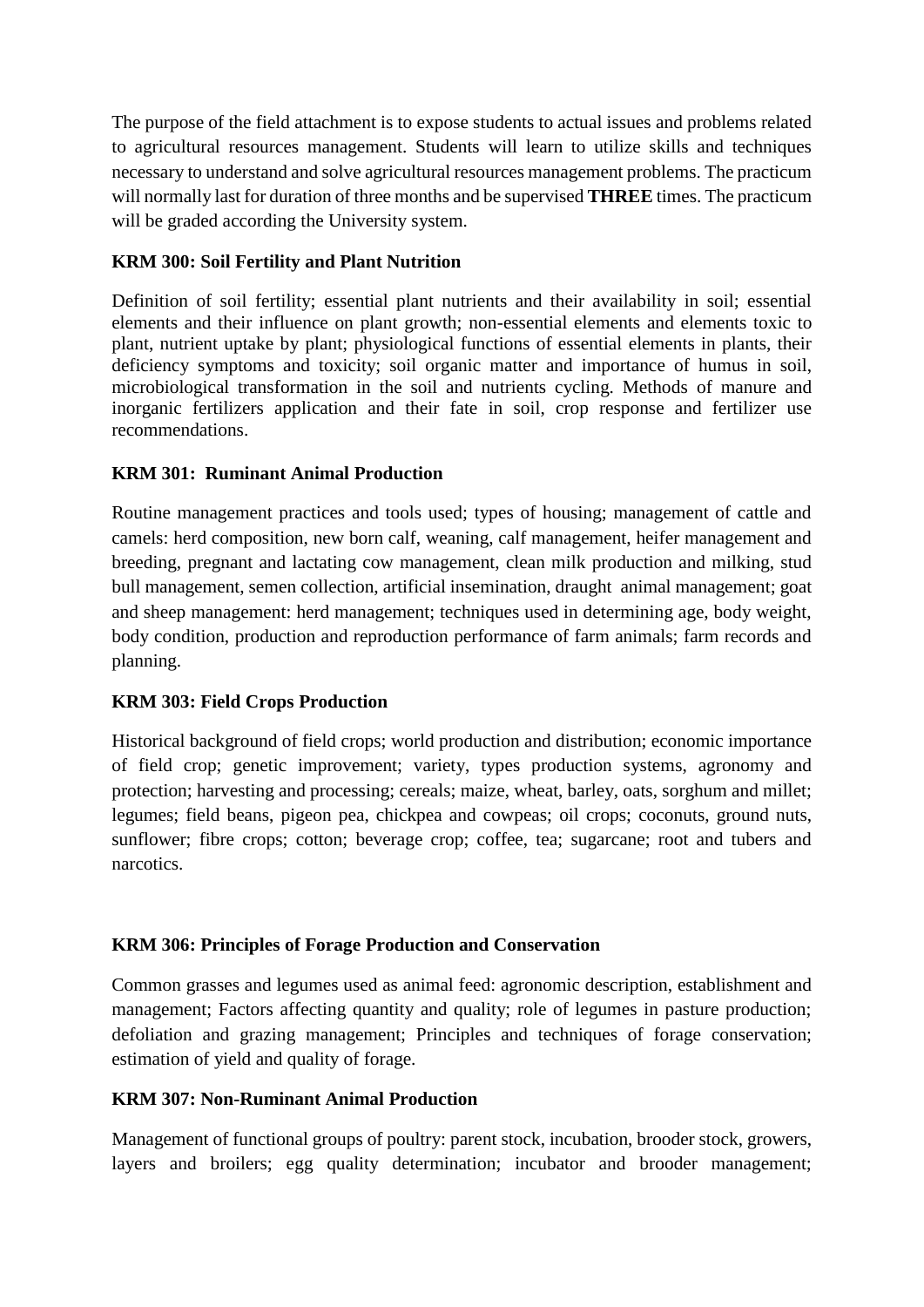management of different functional groups of swine management of boar, sow, piglings, growers/fatteners; head composition; culling of unproductive poultry and swine; housing systems for poultry and pigs; identification systems for poultry and pigs; Farm planning and record keeping in poultry and pig farms; rabbit production; apiculture.

## **KBT 300: Applied Agribusiness**

**KST 300: Seed Science and Technology:**

### **KST 301: Agricultural Entomology**

KST 305: Plant Breeding

SBT 303: Principles of Plant Pathology

ENS 300: Environmental Impact assessment and Auditing

ENS 349: Rangeland Resources Management

#### **LEVEL 400**

### **KCU 400: Research Project (equivalent to 2 units)**

All students in the Department will undertake a research project. The choice of topic will be made after a visit and interaction with a farming community and in consultation with assigned supervisors in the department during the first semester. Students will be required to develop and present research proposals, make oral presentations in a departmental seminar. In the second semester, students will analyse data, write and submit final project reports for assessment and grading.

### **KRM 401: General Soil Management**

Soil survey and soil classification systems; classification of soils of Kenya; Soils, water and air pollution due to agricultural and other activities; fate of pollutants in soil; impacts of pollutants on soil, water and air quality: soil degradation and erosion, eutrophication and global warming; pollution control; potentials and limitations of Kenyan soils for land use planning with special emphasis on agricultural management.

### **KRM 403: Principles of Irrigation and Drainage**

Factors that condition irrigation, drainage, irrigation history and status in Kenya, irrigation methods and suitability for crop production, surface, sub-surface, overhead trickle/drip irrigation; evapo-transpiration and crop water requirement, soil and plant factors affecting evaporation, consumptive use; the Blaney-criddle method, penman's method and lysimeter method; evaluation of water available in plant, classification of soil water, quality, scheduling of irrigation, measurement of infiltration rate, saline and alkali soils, management of saline and